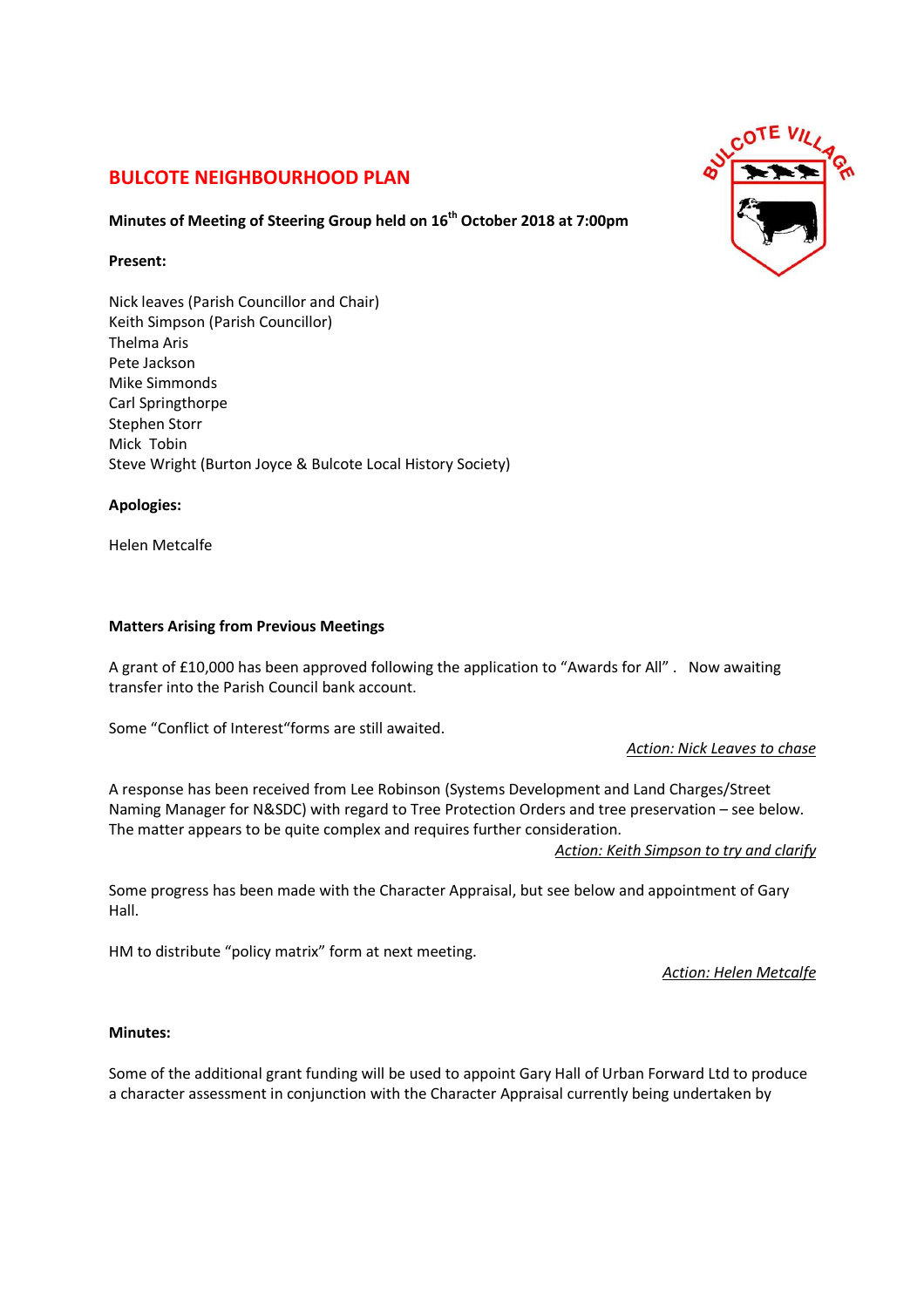members of the group. It was felt that some direction was required from Gary Hall in order to proceed further. A meeting was to be arranged.

Gary Hall is to be formally appointed by the Parish Council once the grant money is received.

Steve Wright outlined his contribution to the Burton Joyce Neighbourhood Plan. A list of buildings of interest in Bulcote was to be provided and Steve would prepare an historical note on each. The buildings to be considered would not only be those currently Listed, but others of historical/architectural merit.

It was suggested that a request be placed in the Burton Joyce Parish magazine for any old photographs or information on local buildings. Steve Wright also expressed an interest in seeing old copies of the Bulcote Newsletter.

TA had received confirmation from Notts County Council Highways that the land opposite The Ridings was highway land.

Next meeting to be arranged for two weeks after meeting with Gary Hall.

*POST MEETING NOTE – meeting with Gary Hall has been set for Tuesday 4th December at 10:00am Walnut House with a possible meeting prior to that to be arranged between 27th to 30th November* 

------------------------------------------------------------------------------------------------------------------------------------------

**Lee.Robinson@newark-sherwooddc.gov.uk** 12 Oct 2018, 15:28 (10

days ago)

Dear Keith,

Sorry for the delay in replying.

Firstly, regarding plans of those trees protected by a TPO, please see attached. This is simply an indicative plan and it is important that the plan is read alongside the actual legal TPO order, including schedule and plan. I am happy to provide a copy of the actual orders for each TPO and plan. Let me know.

Regarding protection, you are correct for those trees already afforded protection by a conservation area. In such instances, we would only consider the serving of a TPO on such trees if there is a risk of removal (evidence would have to be provided). If works are required to those trees, the owner would be required to seek consent from ourselves, including removal.